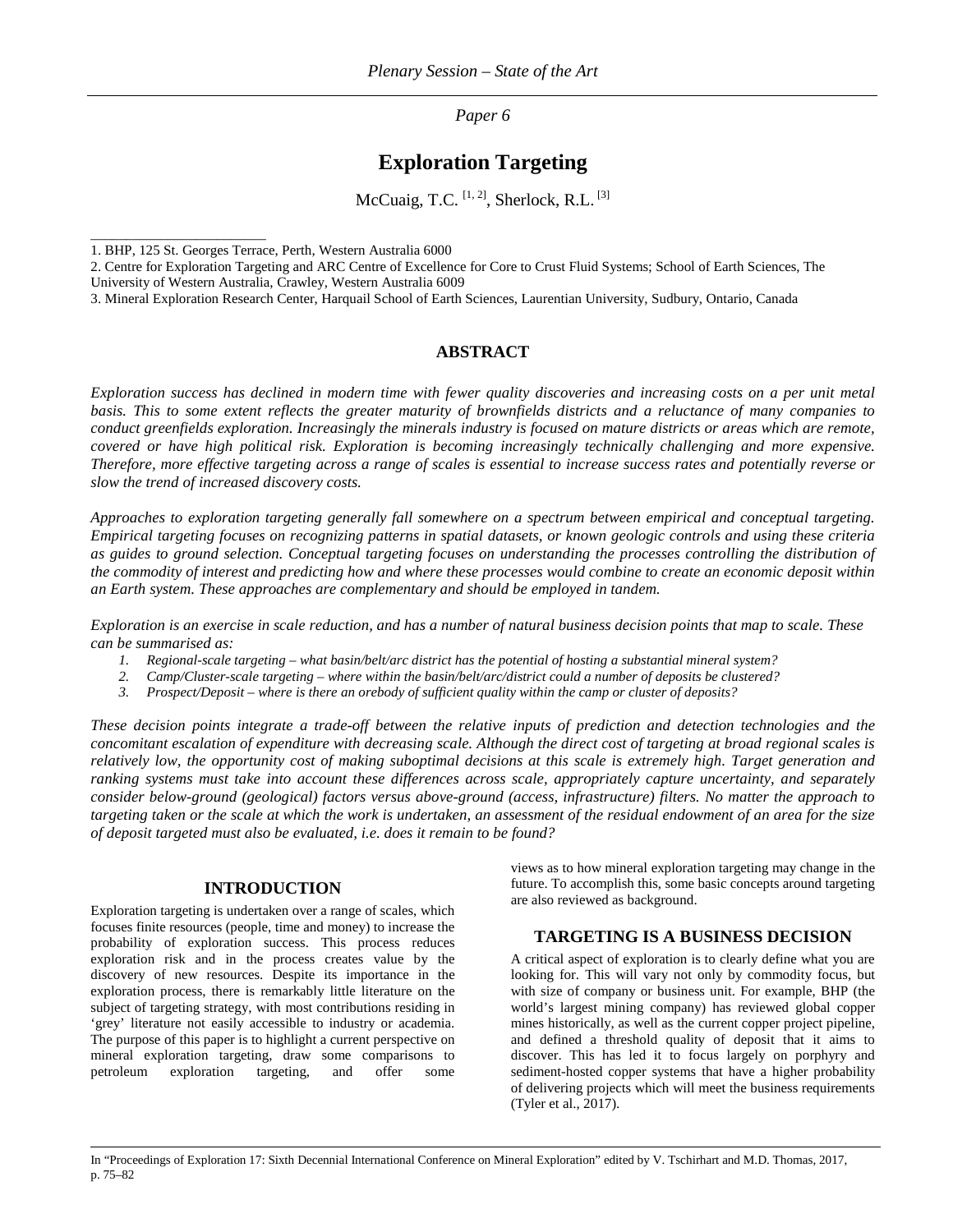Alternatively a small to medium sized gold producer may be focused on projects which can potentially deliver 100,000 oz/year production which would be material to that company and its shareholders.

High quality ('world class' or Tier1 deposits; Schodde and Hronsky, 2006) in all commodities are becoming increasingly harder to find, and with few exceptions the current global pipeline of projects is of marginal quality (Schodde, 2017), leaving little room for successful acquisition paths to growth. A renewed focus for the exploration industry on discovery of new mineral resources is becoming evident (e.g. Tyler et al., 2017).

Exploration for new high quality mineral resources increasingly is focused on mineral districts which are remote or under cover in jurisdictions of low-country risk or in areas which have high country risk. With the transition to under cover exploration, the minerals industry is undergoing a transformation much like the petroleum industry transformed to deep sea exploration some decades ago. Discovery of high quality resources has, therefore, become more technically challenging and more expensive. Area selection (exploration targeting) is crucial as value is created by being first movers into new areas or by having a focus on provinces with substantial residual endowment.

## **APPROACHES TO TARGETING**

Approaches to exploration targeting generally fall somewhere on a spectrum between empirical and conceptual targeting (Figure 1; Woodall, 1994; Lewis, 2001; Hronsky and Groves, 2008). Empirical targeting focuses on recognising patterns in spatial datasets, or known geologic controls on mineralization and using these criteria as guides to area selection.

| <b>Empirical</b>                                                                                                                                         | Conceptual                                                                         |
|----------------------------------------------------------------------------------------------------------------------------------------------------------|------------------------------------------------------------------------------------|
| Explore region A with known<br>economic mineralisation                                                                                                   | Explore region with evidence of<br>critical mineral system processes -             |
| Explore region with analogous<br>geology to A                                                                                                            | may look very different from A                                                     |
| Increasing focus on process understanding I                                                                                                              |                                                                                    |
| Increasing focus on emergent patterns in data                                                                                                            |                                                                                    |
| <b>Strengths</b>                                                                                                                                         |                                                                                    |
| Unforeseen emergent patterns point to                                                                                                                    | Can find unrecognised expression of deposits                                       |
| high value questions to ask<br>Less prone to systemic bias                                                                                               | Applicable in data-poor areas<br>Defines highest value data/information to acquire |
| from incomplete systems understanding                                                                                                                    |                                                                                    |
| Weaknesses                                                                                                                                               |                                                                                    |
| Stochastic bias (bias to data-rich areas)<br>Analogue only<br>Provinciality to correlations common<br>False positive challenge (correlation ≠ causation) | Rife with systemic bias                                                            |

Figure 1: Diagram summarizing the spectrum between empirical and conceptual targeting approaches.

Conceptual targeting focuses on understanding the processes controlling the distribution of the commodity of interest in Earth systems and predicting how and where these processes would combine to create an economic deposit.

Empirical targeting approaches have several strengths—they are data-driven and therefore less prone to systemic or conceptual bias. These approaches allow recognition of the unforeseen patterns or correlations, which pose fundamental research questions around the underlying processes that control the patterns recognized.

The weakness of an empirical approach is that it tends to be most effective in data-rich areas with a high number of known deposits or occurrences. These approaches struggle with nonuniform data coverage and are much less effective in covered terranes or terranes with lower quantities of exploration or geoscience data. Empirical approaches to targeting are only likely to find analogues of the deposit styles already known and will not find the previously unknown expression of ore (Woodall, 1994).

Empirical correlations often exhibit provinciality on the camp or terrane scale, and correlations in one region often do not hold in other camps or terranes. Moreover, empirical correlations with mineralization are plagued by false positives where correlation is not necessarily causation.

Conceptual targeting, on the other hand, has the advantage of being applicable without the requirement of known mineralization 'training' data and can deal with incomplete or partial datasets. It involves breaking down the understanding of the mineral systems to targeting elements that can be mapped directly or by proxy in geoscience datasets (Hronsky and Groves, 2008; McCuaig et al., 2010). Being based on fundamental processes controlling element mobility in Earth systems, conceptual targeting has the potential to find the previously unknown expression of ore. Applied correctly, it highlights the gaps in understanding the mineral systems and identifies the critical research questions that will increase the understanding of the mineral systems and correspondingly the efficiency of exploration targeting. Moreover, conceptual targeting identifies the highest value datasets to acquire at various scales to test for the elements of the mineral system.

The challenge with conceptual targeting is that it is rife with systemic bias, due to our imperfect understanding of the mineralizing systems as well as our imperfect ability to interpret geoscience datasets.

Exploration for orogenic gold deposits in the Abitibi is an example of empirical targeting. These deposits are located along regional scale "breaks" with associated sedimentary and volcanic rocks and common carbonate alteration (Figure 2). Exploration tends to focus on acquiring a land position along these breaks and focusing drilling on favourable lithologies and alteration; typically as extensions to previously discovered prospects. Our geologic understanding of the mineral system approach that formed the orogenic deposits is poor which minimizes the effectiveness of a conceptual approach for these deposit types.

Exploration for volcanogenic massive sulphide (VMS) deposits can be much more conceptual in nature. The mineral system that forms these deposits is much better understood at a variety of scales, mainly due to their recognition on the modern sea floor (Figure 3). In VMS systems a mix of conceptual and empirical exploration across geologic scale is commonly utilized and is the most effective.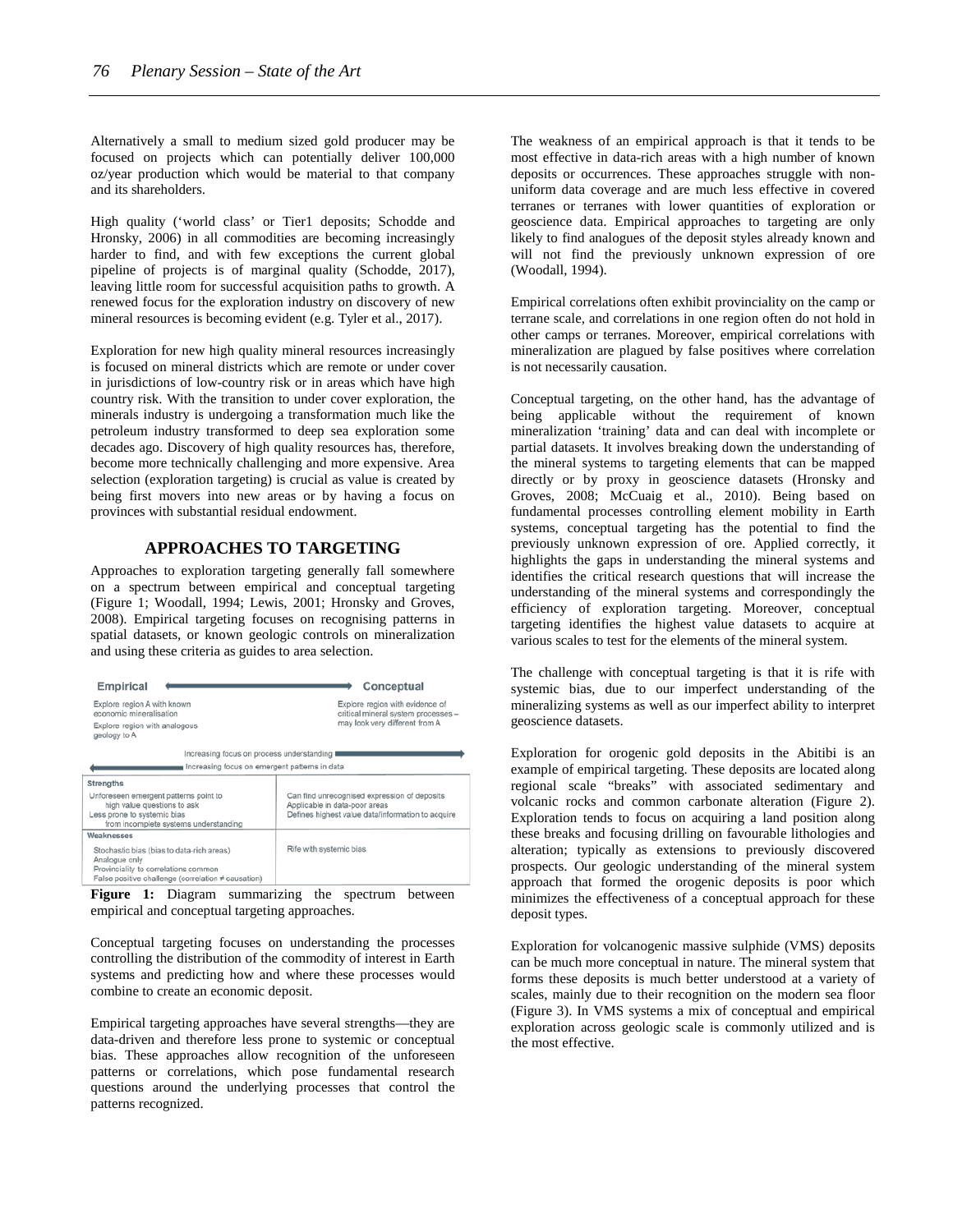

**Figure 2:** Simplified geological map of the Abitibi greenstone belt showing the distribution of major fault zones and gold deposits. From Poulsen et al. (2000).



**Figure 3:** Schematic diagram of the modern TAG sulphide deposit on the Mid-Atlantic Ridge. This represents a classic cross-section of a VMS deposit, with concordant semi-massive to massive sulphide lens underlain by a discordant stockwork vein system and associated alteration halo, or "pipe". From Hannington et al. (1998).

## **TARGETING ACROSS SCALES**

Exploration challenges vary with scale. This is due to three main factors:

- the trade-off between prediction and detection technology with scale,
- the natural business decision points which are scaledependent,
- the different geological processes and the expression of the mineral systems across scale.

Exploration is an exercise in sequential scale reduction, and has a number of natural decision points that map to scale (Figures 4 and 5). These can be summarized as:

Regional-scale targeting – what basin/belt/arc/district has the potential to host a substantial mineral system? Activity at this scale is relatively inexpensive and tends to rely upon framework geoscience information.

- Camp/Cluster-scale targeting where within the basin/belt/arc/district could a number of deposits be clustered? At this scale exploration starts to deploy expensive detection technology.
- Prospect/Deposit where is there an orebody of sufficient quality within the camp or cluster of deposits? This scale of exploration can be expensive and time consuming. It is at this scale where appropriate decisions to continue to advancing exploration or to exit the project need to be made in a rigorous manner.

Also shown at the top of (Figures 4 and 5) is the trade-off between the relative inputs of prediction and detection technologies, and the concomitant escalation of expenditure with decreasing scale (McCuaig and Hronsky, 2000; Hronsky and Groves, 2008; McCuaig et al., 2010). These figures also highlight that although the direct costs of targeting at broad regional scales are relatively low, the opportunity cost of making suboptimal decisions at this scale is extremely high, and can doom a company to failure from the outset. The 'camp-scale' decision—where social license to explore is secured, prospective ground is captured, and direct costs escalate—is the most critical decision in exploration targeting.



**Figure 4:** Diagram summarizing use of empirical targeting approaches across scale. Top of diagram illustrates trade-off between availability and effectiveness of detection technology versus prediction technology (after McCuaig et al., 2010). Also shown is relative trends in flexibility of exploration program, and direct costs versus opportunity costs. Bottom diagram shows potential use of empirical targeting across scales. The effectiveness of empirical targeting increases with reducing scale, due to the concomitant increase of internally consistent, high density and high quality geoscience datasets, and the tendency for empirical correlations to be more consistent within than between terranes.

# **Conceptual Targeting Across Scale**

The approach of mineral systems has been increasingly adopted in the resources industry over the past 40+ years, starting with the petroleum industry (Magoon and Beaumont, 1991), and followed slowly by the minerals industry; although adoption of the concept is increasingly commonplace (Wyborn et al., 1994; McCuaig and Hronsky, 2014). The term mineral systems has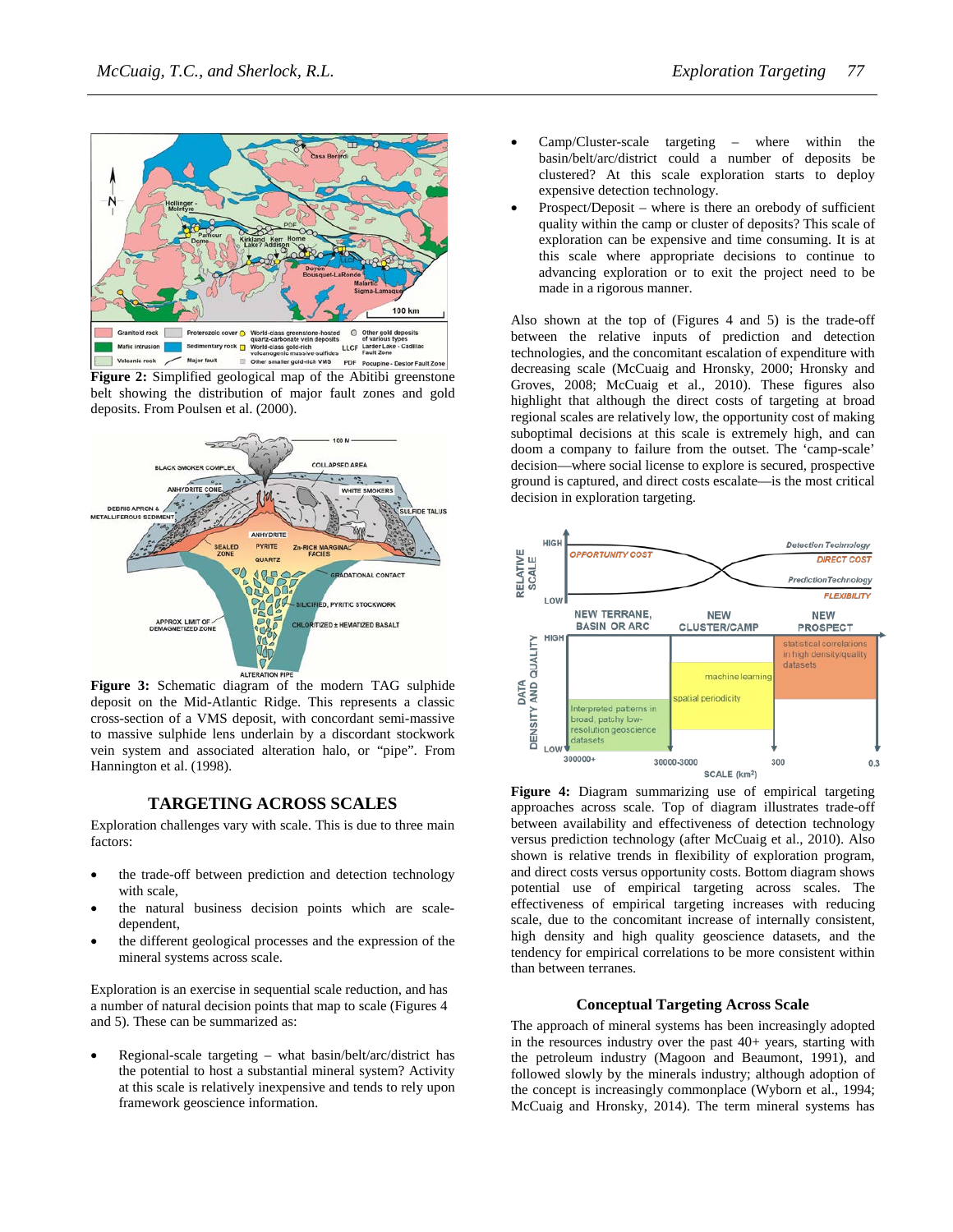been bandied about in academia and industry often with different meanings to different audiences. To some, a mineral system encapsulates all of the processes leading to the formation of a single deposit. To others, it is the processes leading to a cluster of deposits. In reality, the mineral system is linked to the entire Earth system: the coupled evolution of Earth's hydrosphere-biosphere-atmosphere-lithosphere-mantle-core.

However, practical subdivisions of this system need to be made. A proposed subdivision of the mineral system tied to natural business decision points is given in Figure 5.



**Figure 5:** Diagram summarizing the application of conceptual targeting across scales with respect to the critical processes of mineral systems. Key point is that at different scales, different processes are more or less relevant, such that separate targeting exercises must be done across this scale hierarchy, each giving different weights to the respective critical processes.

Consideration of core-mantle evolution has little value to add when making decisions to target prospects within a camp. Yet by the same token, the processes of metal deposition has little to do with where, on a continental scale, a company should focus exploration for a new giant copper system. The boundaries put on the mineral system need to correlate with the natural scales of exploration decisions as noted above. These 'decision point' boundaries of the mineral system must be incorporated into prospectively analysis exercises and the prioritizing of activities across scales to which companies commit their limited people, time and money.

#### **The Petroleum System Across Scale**

The petroleum system is well understood in terms of its place within the whole Earth system. For example, it is accepted that to generate a high quality petroleum deposit, a number of critical factors must align: the presence of an organic-rich source rock, the evolution of that source rock through a specific pressuretemperature window, a reservoir rock mass that can hold a large volume of fluid, a trap that can accumulate a large volume of petroleum in that reservoir, a connectivity between the source and reservoir/trap, and a critical geodynamic moment that triggers oil migration from source to trap (e.g. Magoon and Beaumont, 1991). Each of these critical factors are well understood from a geoscience process perspective. Also, because each factor is critical to the genesis of an oil deposit, if any of these factors are not present in a region, there will be no significant oil accumulation.

The petroleum industry also clearly understands how to evaluate these processes across scale (Figure 6). For example, at the scale of identifying new petroleum basins, the fundamental initial question posed is 'is there a world class source rock present'. If negative then no further consideration is given to the site of oil accumulation. In the mineral industry this decision point would equate to the fertility of a region (see below). Conversely, at the scale of production wells, the geoscience targeting becomes much more focused on trap geometry, integrity and capacity—or a focus on what volume and rate of production that can be expected. In the mineral industry this decision point equates to a tonnes, grade and geometallurgy of a mineral deposit.

Do I have the key elements of a world class system?



**Figure 6:** Critical elements of the petroleum system, emphasizing which elements are focused on across scale of exploration decision (BHP).

#### **Definition of Critical Components of the Mineral System Across Scale**

Figure 4 shows the critical processes that must coincide to create a high quality mineral system, and the practical subdivision of these processes into the natural exploration decision points of regional terrane, camp and prospect scales. These processes are (after McCuaig and Hronsky, 2014): **fertility** (source of commodity of interest; source of ligands and transporting agent (fluid or magma) to transport the commodity); **transient geodynamic triggers** (major tectonic changes that provide a combination of heat and stress field changes that trigger the moment and emplacement of mineralization—similar to critical moments in oil systems); **whole-lithosphere architecture** that provides pathways for mass and energy transfer across a range of scales to transport and focus the movement of the commodity in the transporting agent; **depositional mechanisms** to concentrate the commodity into a small volume of rock and form a deposit, and **preservation/modification** of the deposit such that it is at a depth amenable to economic extraction and potentially has had appropriate interaction with surficial weathering environments so that is it either upgraded or not destroyed.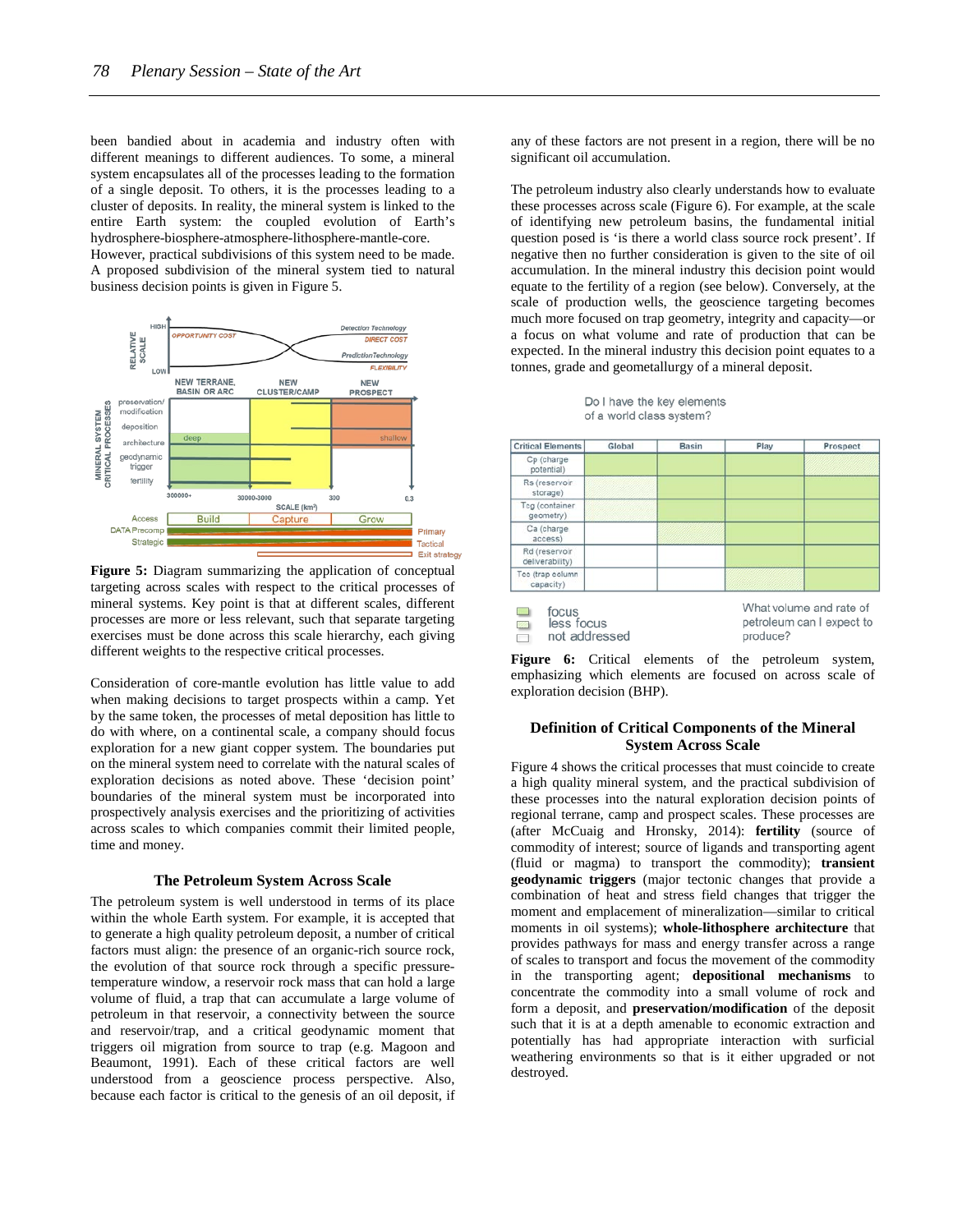Much like petroleum systems, such a view of the mineral system allows focus on the critical processes appropriate to scale (Figure 5): a focus on fertility at the larger scales (with only limited, if any, consideration of depositional site), and a focus on site of deposition at the smaller scales (with limited focus on larger scale fertility). Employed correctly, the mineral system approach identifies (1) significant gaps in understanding the system, which are high value areas for research, and (2) what the highest value datasets to acquire at any scale to progress to the next targeting decision.

## **APPLICATION OF TARGETING MODELS**

Even given a sound empirical or conceptual understanding of the mineral system, adopting a systematic approach to target generation and ranking that is soundly based in science remains a challenge for industry. This stems from two main factors:

- failure to appreciate and capture uncertainty in the targeting process;
- mixing of 'above ground' factors such as land access, infrastructure and socio-political environment with 'below ground' factors involving the geology of the mineralization.

#### **Uncertainty, Heuristics and Biases**

Uncertainty in the targeting process can be divided into two main classes: (1) stochastic uncertainty, arising from issues with data support, quality and representativeness (e.g. false positive problem), and (2) systemic uncertainty, arising from human factors—our imperfect ability to interpret data, our imperfect understanding of mineral systems, and heuristics and biases that pervade our decisions (e.g. Bardossy and Fodor, 2001; McCuaig et al, 2009). Both conceptual and empirical targeting are affected by these uncertainties, with empirical targeting very strongly susceptible to stochastic uncertainty, and conceptual targeting strongly susceptible to systemic uncertainty.

To mitigate against such uncertainties, computerized methods are increasingly being adopted to marry human intuition with the power of the computer to quickly, systematically and 'objectively' query datasets. Ideally, targeting should involve manual targeting by individuals or teams, augmented by GISdriven empirical targeting where appropriate (e.g. weights of evidence), and GIS-assisted conceptual targeting (e.g. fuzzy logic). In such a way, multiple approaches can investigate multiple scenarios, and produce a range of decision aids for final targeting decisions (e.g. Joly et al., 2012).

## **Above Ground Versus Below Ground Inputs to Targeting**

It is clear that no value can be extracted from in ground resources if above ground factors do not align. For example, if one cannot obtain social license to mine in an area, or if insufficient power, transport or water infrastructure is in place. Distance to infrastructure is often viewed as a scalable variable, essentially adding to the required size of the target with distance from infrastructure.

Whilst above ground factors are essential to consider for final prioritization of targets, it is important that they are not mixed

with the geological factors controlling the genesis and preservation of the deposit. Targeting exercises should ideally consider below ground factors first, with above ground factors as an essential filter for prioritization of opportunities (e.g. Kreuzer et al., 2010).

#### **RANKING**

Targets, once generated, also need to be ranked and prioritized. The rank or priority of a target is a function of the geologic attributes which underpin, or are thought to underpin, the target from a conceptual or empirical standpoint.

Challenges in ranking arise from: (1) combining geological criteria in a way that truly reflects the relative probability of the presence of a deposit; (2) avoiding a bias to areas with more data (and therefore more criteria defined), as opposed to potential value, and (3) effectively combining above- and below-ground factors mentioned previously.

Many targeting exercises combine empirical criteria in multiplicative or additive fashion to achieve a relative ranking of targets. However, this often leads to a bias towards areas with more information being ranked higher than less-sampled, higher-quality targets. Such exercises often mix criteria that are critical to formation of a deposit with those that are merely desirable, and some criteria (e.g. details of alteration in covered targets, or at larger scales) can often not be fully assessed at early stages of exploration. Mineral systems approaches can mitigate against this bias by ranking only criteria critical to ore formation (Kreuzer et al., 2008; McCuaig et al., 2010). Such approaches also identify the highest value information to acquire to advance or reject the target.

The maturity of a target is dependent on the amount of geoscience knowledge that underpins that target, or how well the target is understood. For example, an immature target may be interpreted to have a high rank based on geologic attributes, many of which may be inferred from indirect evidence. Similarly, a mature target may have a high rank based on its geologic attributes which are well understood and defined.

Targets which are more conceptual in nature (high rank, low maturity) can be attractive as they are often largely unconstrained and poorly defined, however they are also higher uncertainty. These targets tend to be in a greenfields environment. Correspondingly targets which are more mature (high rank, high maturity), are well understood in terms of their geologic attributes, and have lower uncertainty. These tend to be in a brownfields environment. The latter will usually continue to attract exploration expenditure, even if they are fully defined or will only add incremental value. The challenge is ranking these different styles of target according to expected value (e.g. Kreuzer et al., 2008).

Whilst above ground and below ground factors are both critical to assess in ranking and prioritizing targets, it is important that they are kept as distinct filters, with below ground factors ranked first, followed by above ground filters (e.g. Kreuzer et al., 2010).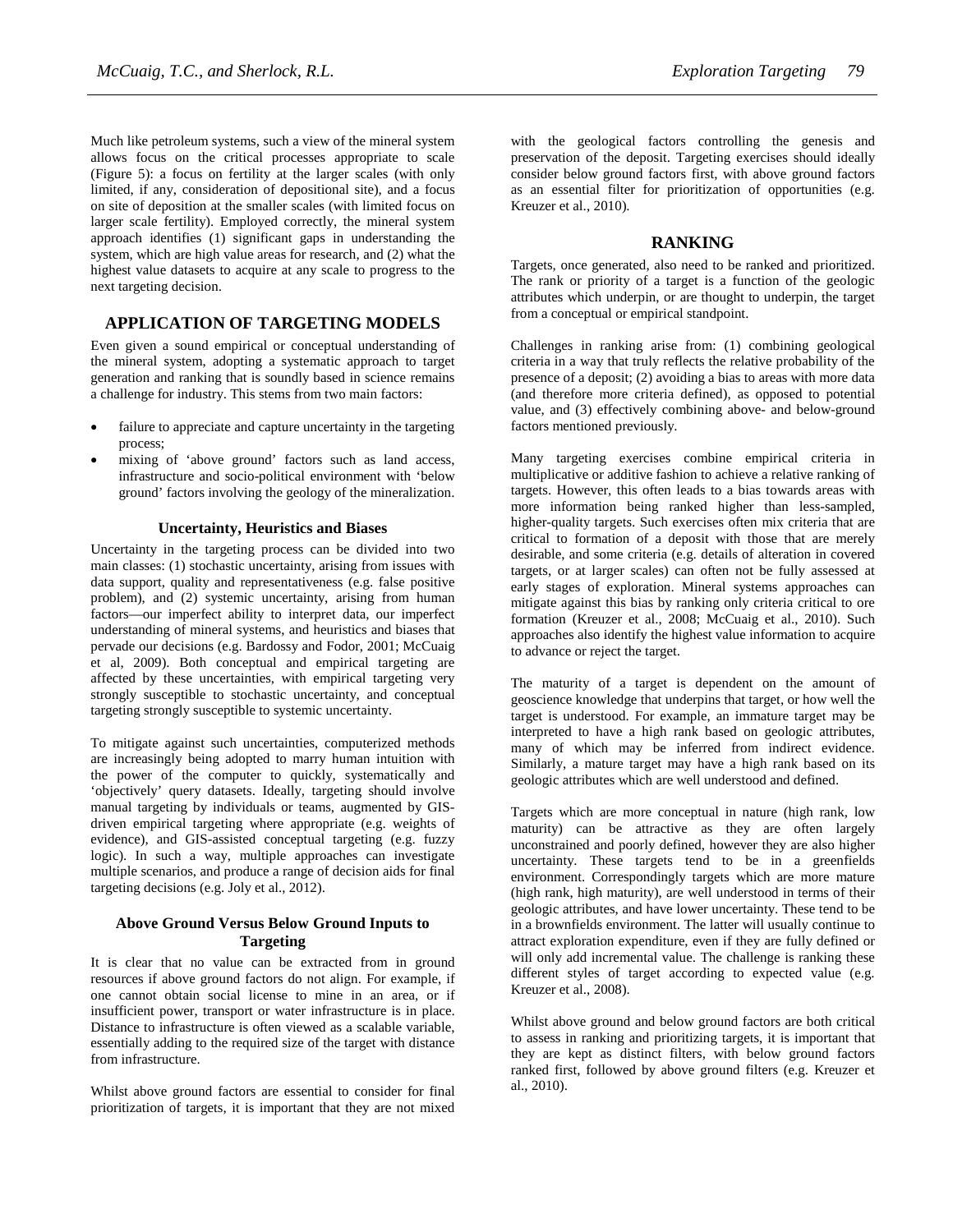# **SEARCH SPACE AND RESIDUAL ENDOWMENT**

No matter the approach to targeting taken, an assessment of the residual endowment of an area for the size of deposit targeted must be undertaken, i.e. does it remain to be found? Approaches such as the percentage of metal discovered with proportion of drilling (e.g. petroleum 'creaming curves'; Meisner and Demirmen, 1981) or size-rank distributions (e.g. Guj et al., 2011) have commonly been employed in petroleum to estimate the residual endowment and therefore the maturity of basins, but have had only sporadic uptake in minerals. Nevertheless, some uptake of spatial metal/ $km^2$  estimates based on analogue geological terranes and deposit types (e.g. USGS three-part assessments used by US government; Singer, 1993) and sizerank distributions (e.g. Figure 7) are gaining in popularity in the minerals industry. Such methods are very useful tools, with the caveat that they need to be geologically interpreted in terms of the search space being explored (a multi-parameter space including geology, commodity, detection technology, political environment, market, etc.; Hronsky, 2009). The question that needs to be repeatedly asked across all scales is "can the footprint of a mineralizing system of the required size realistically be concealed throughout the exploration history of the search space?"



**Figure 7:** Size-rank distribution of gold deposits in the southern Abitibi belt of Canada. Blue line shows the predicted endowment if the deposits follow a power law relationship with an exponent of -1. Red bars show the known endowment (premining) for known gold deposits. Constructed using the database of Gosselin and Dubé (2005), and methodology of Guj et al. (2011).

An exploration strategy that does not systematically evaluate maturity of the exploration search space and consider residual endowment versus required quality of discovery is high risk.

The highest value comes from opening up a new search space, as early movers into new search spaces capture a disproportionate amount of wealth compared to late entrants (Hronsky, 2009). It is on opening these new search spaces that exploration technology development and mineral systems concepts should focus.

## **WHERE TO FROM HERE?**

Considering the preceding discussion, a systematic approach using empirical and conceptual targeting clearly has highest merit.

In terms of empirical targeting, technology advances in geophysical methods, geochemical analysis and data integration and visualization allows geoscientists to collect unprecedented amounts of data at an increasing rate. Field portable, XRF, XRD, SWIR instruments now allows rapid real time collection of mineralogical and geochemical data. However, the bulk of the data collected remains under-utilized. Wide spread public geoscience data, archival exploration data and the rapid, inexpensive collection of quality geochemical and geophysical data provides massive complex datasets which require methodologies to effectively utilize this data and empirically target. The minerals industry is increasingly data rich and knowledge poor. It is here that ever-increasing computational power and evolving artificial intelligence (AI) algorithms (supervised and unsupervised), will provide opportunity to improve our ability to empirically target across a range of scales. Emergent patterns in these large datasets will not only point us to possible targets, but to fundamental science questions to ask about the system itself to improve our conceptual targeting.

In conceptual targeting, the biggest barrier at present is our narrow-focused commitment to different system models, or styles of mineralization. The next big breakthrough is to understand element systems within the Earth system (e.g. the full copper system through time, rather than porphyry, sediment hosted copper, IOCG, etc.). A key difference between petroleum and minerals exploration is the relative confidence in understanding the respective systems and their translation to proxies in geoscience datasets. The petroleum system is well understood across a range of spatial and temporal scales, such that the industry is willing to risk capital based on conceptual targets. In the minerals industry, the mineralizing systems are often more complex than petroleum and have not had the same level of systems thinking applied to them. The mineral industry lags far behind the petroleum industry in terms of a comprehensive understanding of the processes that source, transport and deposit large accumulations of metal. As a result, conceptual targeting in the minerals industry is much less effective, and most of the minerals industry is much less confident in applying it.

There is hope in this space however. The understanding of selforganized critical systems (SOCS) has changed our way of looking at Earth and mineral systems (Bak, 1996; Hronsky, 2011; McCuaig and Hronsky, 2014). This recognition puts science behind some of the patterns we see that are fractal in nature (Bak, 1996) with a power law size distributions (Robert et al., 2005; Guj et al., 2011), and which exhibits spatial periodicity (Doutre et al., 2015). Earth itself is a SOCS; posing the questions of what are the processes that operate across a range of scales that change a geological system to a mineralizing system and ore system? This is a high-value area in which to focus fundamental geoscience research efforts.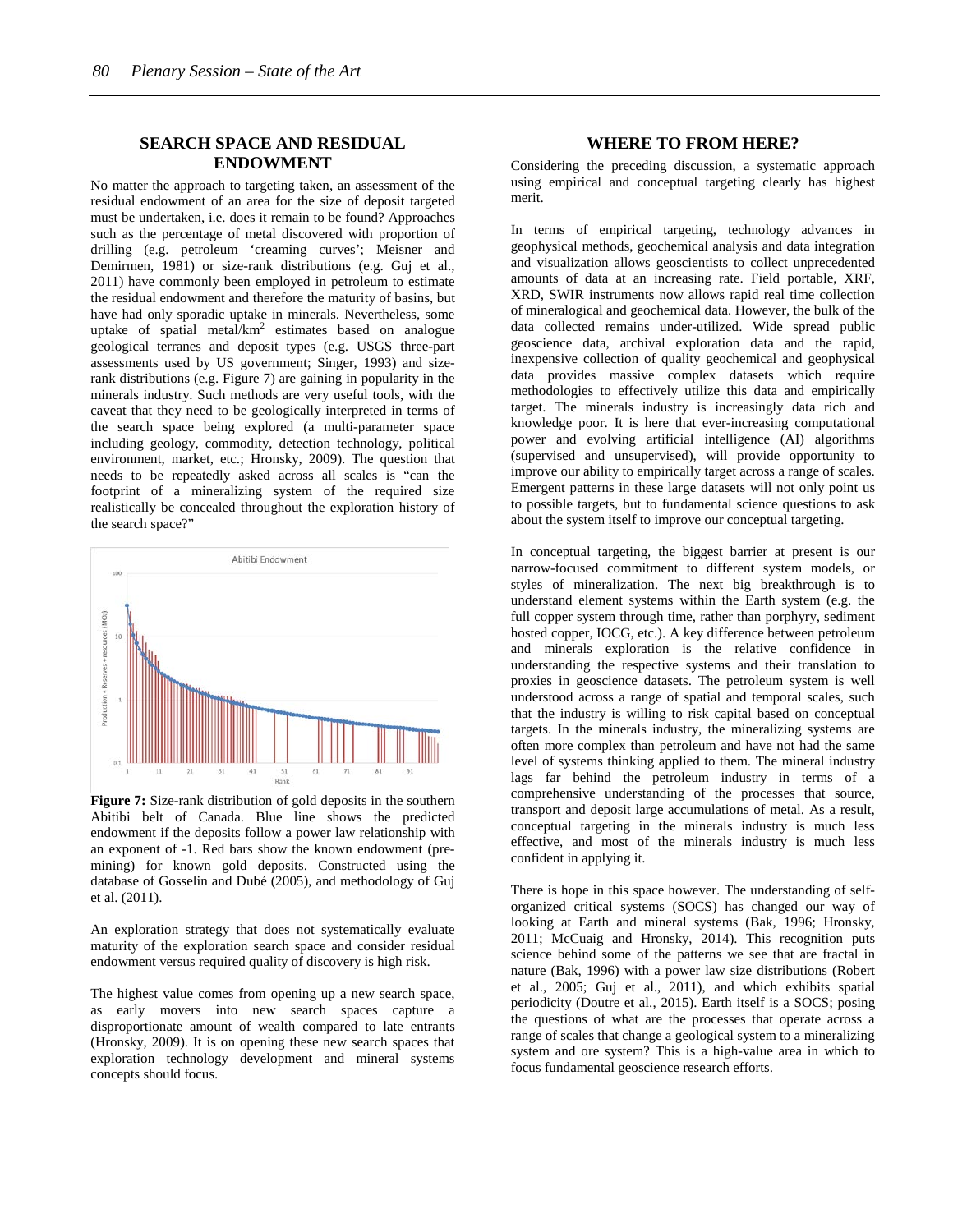#### **ACKNOWLEDGEMENTS**

TCM acknowledges that the ideas presented in this contribution are the culmination of a range of discussions and research projects undertaken with colleagues at the Centre for Exploration Targeting and BHP. TCM thanks in particular the influence of Jon Hronsky, Steve Beresford, Tim Craske, Robbie Rowe, John Vann, Deb Lord, Jill Terry, Steve Busuttil, and Tim O'Connor in shaping these thoughts.

#### **REFERENCES**

Bardossy, G., and J. Fodor, 2001, Traditional and new ways to handle uncertainty in geology: Natural Resources Research, 10, 179–187.

Bak, P., 1996, How nature works: the science of self-organized criticality: Springer-Verlag, 212 p.

Doutre, R., S. Micklethwaite, P. Kovesi, T.C.. McCuaig, A. Ford, and N. Hayward, 2015, Multi-Scale Spacing and Endowment of Orogenic Gold Deposits: Proceedings of SGA.

Gosselin, P., and B. Dubé, 2005, Gold deposits of Canada: distribution, geological parameters and gold content: Geological Survey of Canada, Open File 4896

Guj, P., M. Fallon, T.C. McCuaig, and R. Fagan, 2011, A timeseries audit of Zipf's law as a measure of terrane endowment and maturity in mineral exploration: Economic Geology, 106, 241–259.

Hannington, M.D., A.G. Galley, P.M. Herzig, and S. Petersen, 1998, Physical and chemical processes of seafloor mineralization at mid- ocean ridges in Humphris, S., ed., Seafloor Hydrothermal Systems: physical, Chemical, Biological and Geological Interactions: American Geophysical Union, Geophysical Monograph. 91, 115-157

Hronsky, J. M. A., 2009, The Exploration Search Space Concept: Key to a Successful Exploration Strategy: CET Newsletter, Issue 8, 14-15.

Hronsky, J. M. A., 2011, Self-organized critical systems and ore formation: The key to spatial targeting?: Society of Economic Geology Newsletter, 84, 14–16.

Hronsky, J. M. A., and D.I. Groves, 2008, Science of targeting: Definition, strategies, targeting and performance measurement: Australian Journal of Earth Science, 55, 3–12.

Joly, A., A. Porwal, and T.C. McCuaig, 2012, Exploration targeting for orogenic gold deposits in the Granites-Tanami Orogen: Mineral system analysis, targeting model and prospectivity analysis: Ore Geol Rev 48, 349-383.

Kreuzer, O.P., M.A. Etheridge, P. Guj, M.E. McMahon, and D. Holden, 2008, Linking mineral deposit models to quantitative risk analysis and decision-making in exploration: Economic Geology, 103, 829–850.

Kreuzer, O.P., V. Markwitz, A.K. Porwal, and T.C. McCuaig, T2010, A continent-wide study of Australia's uranium potential: Part I: GIS-assisted manual prospectivity analysis: Ore Geology Reviews, 38, 334–366.

Lewis, P.C., 2001, Exploration strategies: what works, what doesn't and why? Australian Institute of Geoscientists Bulletin 35, 81 pp.

Magoon, L.B., and E.A. Beaumont, 1991, Petroleum systems, *in*  Beaumont, E.A., and Foster, N.H., eds., Exploring for oil and gas traps: Treatise of Petroleum Geology, Handbook of Petroleum Geology, 3-1, 3-34.

McCuaig, T.C., and J.M.A. Hronsky, J2000, The current status and future of the interface between the exploration industry and economic geology research: Reviews in Economic Geology, 13, 553–559.

McCuaig, T.C., A. Porwal, and K. Gessner, 2009, Fooling ourselves: Recognizing uncertainty and bias in exploration targeting: Centre for Exploration Targeting Newsletter, March 2009, 1, 5–8.

McCuaig, T.C., S. Beresford, and J. Hronsky, 2010, Translating the mineral systems approach into an effective exploration targeting system: Ore Geology Reviews, 38, 128–138.

McCuaig, T. C., and J.M.A. Hronsky, 2014, The mineral system concept: the key to exploration targeting, in K.D. Kelley and H. Golden eds., Building Exploration Capability for the 21st Century, Society of Economic Geologists Special Publication 18, 153–175.

Meisner, J., and F. Demirmen, 1981, The Creaming Method: A Bayesian Procedure to Forecast Future Oil and Gas Discoveries in Mature Exploration Provinces: Journal of the Royal Statistical Society, Series A (General), 144 (1), 1-31.

Poulsen, K.H., F. Robert, and B. Dube, B., 2000, Geological classification of Canadian Gold Deposits: Geological Survey of Canada, Bulletin 540, 106 p.

Robert, F., K.H. Poulsen, K.F. Cassidy, and C.J. Hodgson, 2005, Gold metallogeny of the Superior and Yilgarn craton: Economic Geology 100<sup>th</sup> Anniversary Volume, 1001-1033.

Schodde, R.C., 2017, Recent trends and outlook for global exploration: Presented at PDAC.

Schodde, R.C. and J.M.A. Hronsky, 2006, The role of worldclass mines in wealth creation, in M.D. Doggett, and J.R. Parry eds., Wealth creation in the minerals industry: integrating science, business and education: Society of Economic Geologists Special Publication 12, 71-91.

Singer, D.A., 1993, Basic concepts in three-part quantitative assessments of undiscovered mineral resources: Non-Renewable Resources, 2, 69-81.